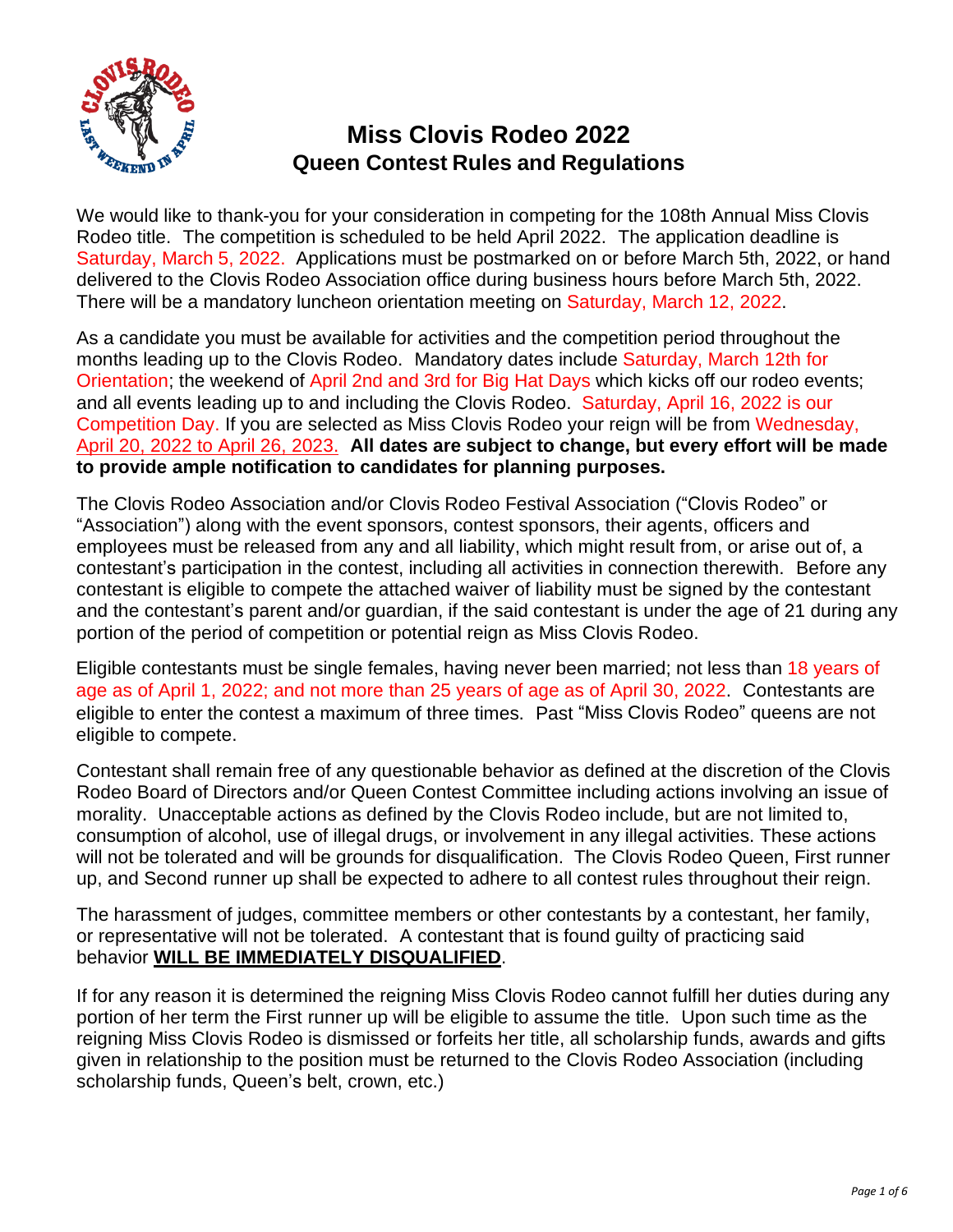

- $\checkmark$  Every contestant must personally prepare an application, and two (2) autobiographies. **(See Autobiography Guidelines)**
- $\checkmark$  Every contestant is required to submit one (1) glossy color photograph that is 4"x6", (a head and shoulder shot in western attire and hat) and an **original** electronic file of the same photo in a .jpg format that is at minimum 300dpi. **(See Photo Guidelines)**
- $\checkmark$  Every contestant will provide a horse and tack for the horsemanship phase of the contest; to ride in the parade; and during presentation of contestants. **No stallions will be permitted**.
- ✓ Western apparel will be worn for all phases of competition. *Western apparel will be jeans, blouse, hat, and boots.*

The Clovis Rodeo Association reserves the right to cancel the contest or extend the deadline if less than three entrants submit applications for the "Miss Clovis Rodeo Queen" competition.

The Clovis Rodeo Association is responsible for the promotion of the contest and the Clovis Rodeo. The Clovis Rodeo Queen and/or Queen Candidates are not authorized to market themselves, the competition or the Clovis Rodeo and related events without the express written permission of the Association. This includes all electronic and print media and social media sites such as FaceBook, Instagram, TikTok, Twitter, YouTube, etc. All interviews, marketing materials, photos and images relating to the Clovis Rodeo, candidates and reigning royalty are the express property of The Clovis Rodeo and cannot be used without the express written permission of the Association.

The Association reserves the right to edit your submitted autobiographies content so it meets the purpose of the competition for the promotion of the Clovis Rodeo. All written content and photos submitted or taken in relationship to the competition become the property of the Clovis Rodeo Association and can only be used with the express written permission of the Association.

If you have any questions or need additional information, please contact the Clovis Rodeo at (559) 299-8838. Completed application should be mailed to the following:

**Clovis Rodeo Association Attention: Queens Committee P.O. Box 445, Clovis, CA 93613**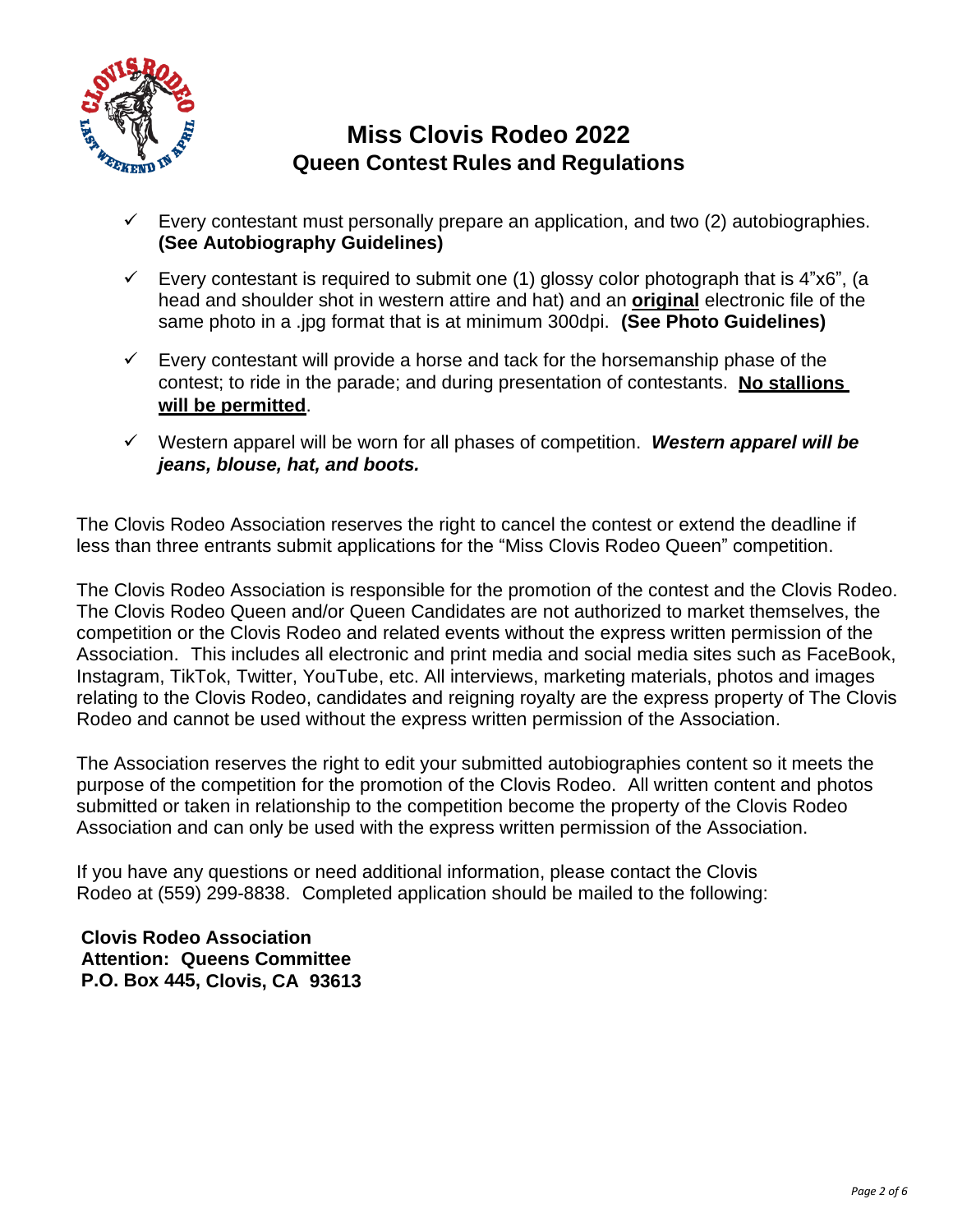

## **Autobiography Guidelines**

Every Contestant is required to submit **two** (2) autobiographies with her application. The following guidelines are to be used in composing your autobiographies:

**Your first autobiography** will be used for public relations activities and print media and should be at least **75 words**. This autobiography should be in narrative form and contain the following:

- Information on your place of birth, and where you grew up
- School, church, or other activities
- Personal successes that have helped shape the person you are today
- Your future plans (school, profession, etc.)
- Reason for your interest in horses and riding
- Why you have chosen to compete for the title of "Miss Clovis Rodeo"
- How you would benefit from being crowned "Miss Clovis Rodeo"
- Any particular story of interest that may relate to rodeo or your desire to be crowned "Miss Clovis Rodeo"

This autobiography may be used in the Clovis Rodeo Program and possible other print media and public relations material for the Clovis Rodeo. The editor and the publisher retains editorial jurisdiction over content. Your essay may be modified to fit public relations guidelines.

**Your second autobiography** will be used by Announcers and Masters of Ceremonies and should be approximately 150 words. Please keep in mind this autobiography may be used when you are being introduced to a group/crowd of people. This autobiography should be written in the second person. This autobiography should include your name and age, your sponsor, your parents' names, your plans for the future; a possible welcome to those present; anyone you would like to thank; etc.

*Sample*: This is Susie Jones. Susie is an 18-year-old student at Fresno State University; she is pursuing a degree in Ag Business. Ms. Jones is sponsored by the Clovis Horse Club and has been riding horses since she was 5. Susie would like to thank her parents for all the support they have given her in her pursuits, etc.

Both autobiographies must be typewritten and should be submitted in hardcopy and electronic Microsoft Word format, on an external drive (usb/flash/thumb drive, etc.).

The Clovis Rodeo Association reserves the right to edit your submitted autobiographies to meet the purpose of the competition for the promotion of the Clovis Rodeo. All written content and photos submitted or taken in relationship to the competition become the property of the Clovis Rodeo Association and can only be used with the express written permission of the Association.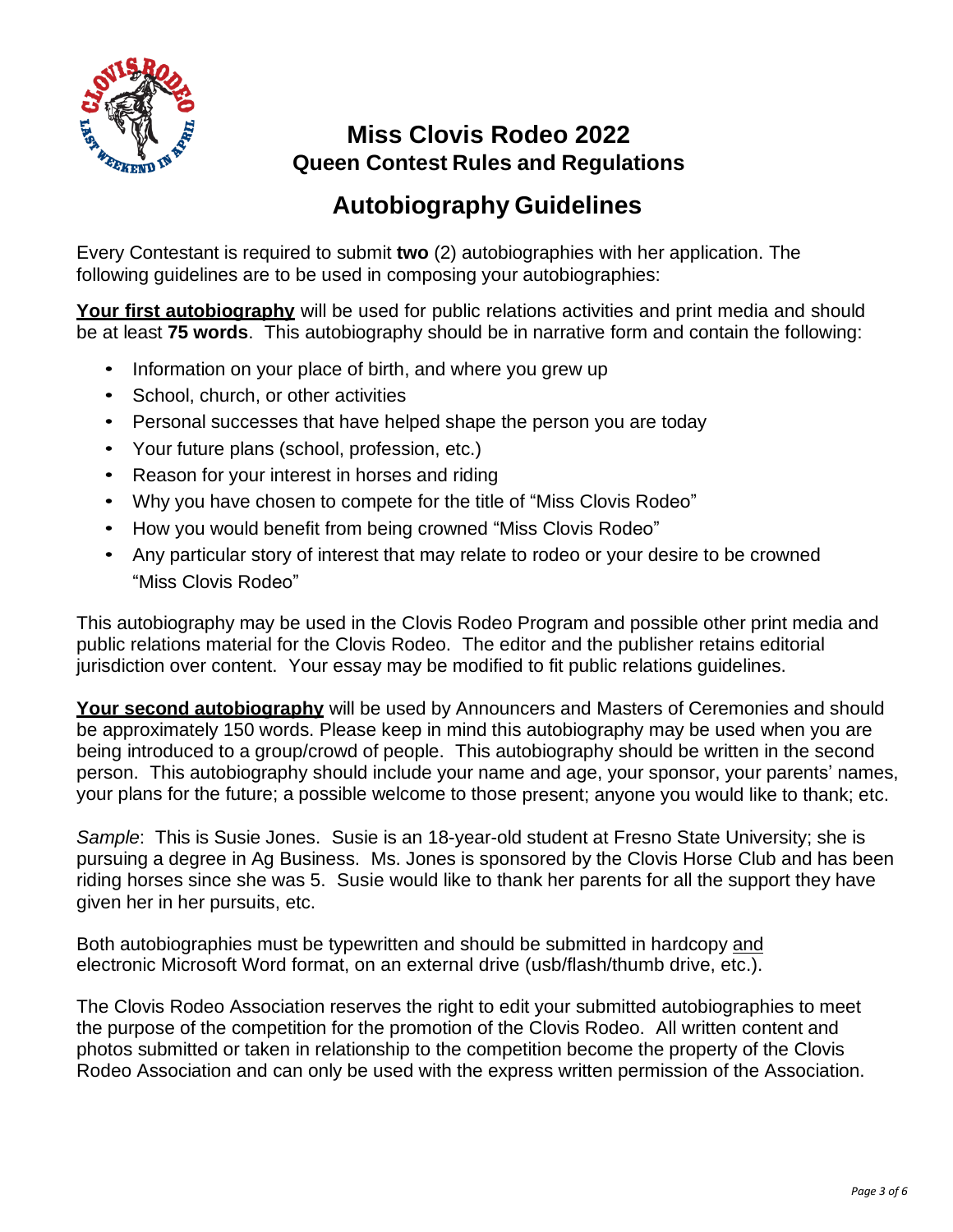

## **Photographic Guidelines**

Below is a picture of Miss Clovis Rodeo 2021. We hope that this example picture helps you in choosing a photo style for the picture you are submitting to us.

#### **Please remember**, you must provide **one (1) glossy, color photograph,**

**4" x 6".** The photos should be a head and shoulder shot in western attire and hat. The photo submitted will be used by the Clovis Rodeo Association to promote the Clovis Rodeo and the Queen Competition and will be used in the Clovis Rodeo Program. In addition, please include an original digital file of your photo on the same electronic device/flash drive in a .jpg format (at minimum 300 dpi), along with your two (2) written autobiographies in Microsoft Word format.

Submitted photos and any subsequent pictures taken in connection with the contest in any manner are the property of the Clovis Rodeo Association and may be used by the Association for promotional purposes without written consent of the contestant.



Miss Clovis Rodeo 2021 **Corissa King**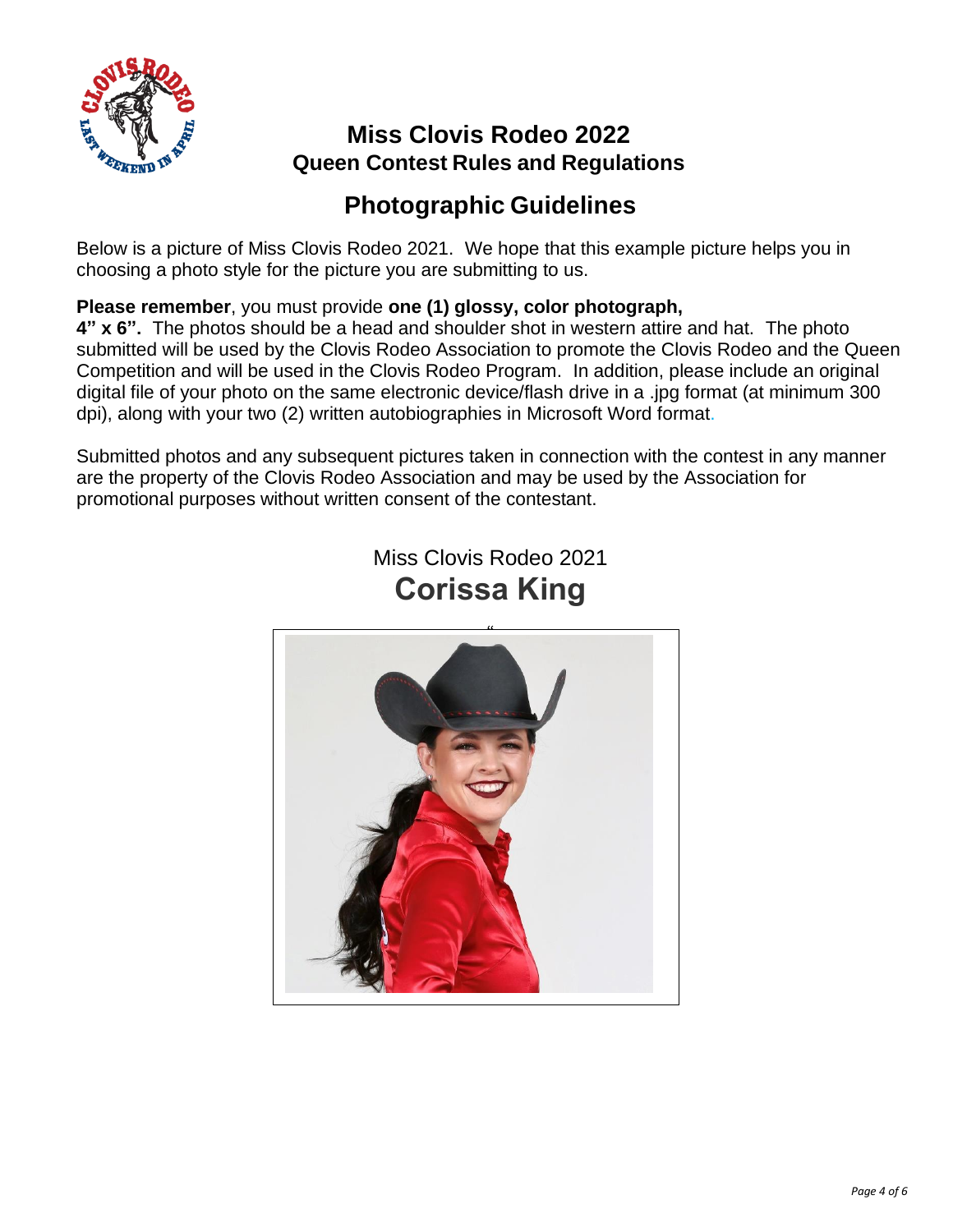

## **Queen Contestant Application**

| City: _______________________ | Phone (Home): ____________________                                                                                                                                                                                             |  |
|-------------------------------|--------------------------------------------------------------------------------------------------------------------------------------------------------------------------------------------------------------------------------|--|
| Zip: ________________________ | Phone (Cell) ________________________                                                                                                                                                                                          |  |
| Date of Birth: ______________ | Social Security No.: \\square\\sqrt{\sqrt{\sqrt{\sqrt{\sqrt{\sqrt{\sqrt{\sqrt{\sqrt{\sqrt{\sqrt{\sqrt{\sqrt{\sqrt{\sqrt{\sqrt{\sqrt{\sqrt{\sqrt{\sqrt{\sqrt{\sqrt{\sqrt{\sqrt{\sqrt{\sqrt{\sqrt{\sqrt{\sqrt{\sqrt{\sqrt{\sqrt{ |  |
|                               |                                                                                                                                                                                                                                |  |
|                               |                                                                                                                                                                                                                                |  |
|                               | <u> 1989 - Johann Stoff, amerikansk politiker (d. 1989)</u>                                                                                                                                                                    |  |
|                               | <u> 1989 - Johann Harry Barn, mars and deutscher Stadt and deutscher Stadt and deutscher Stadt and deutsche Stadt</u>                                                                                                          |  |
|                               | Grade: ______________                                                                                                                                                                                                          |  |
|                               | Phone: ___________                                                                                                                                                                                                             |  |
|                               |                                                                                                                                                                                                                                |  |
|                               |                                                                                                                                                                                                                                |  |
|                               |                                                                                                                                                                                                                                |  |
|                               |                                                                                                                                                                                                                                |  |
|                               | Your signature states that you are willing to adhere to all rules and requisitions of this contest. You plan to                                                                                                                |  |

u are willing to adhere to all rules and regulations of this contest. You plan to work hand in hand with the Clovis Rodeo Queen Committee Members concerning dates and events for the next year. You are acknowledging that any event where you are representing the Clovis Rodeo Association you will practice appropriate conduct at all times and will be in the *required western apparel including your "Miss Clovis Rodeo" sash, crown and buckle.*

Your Signature:  $\Box$  2022